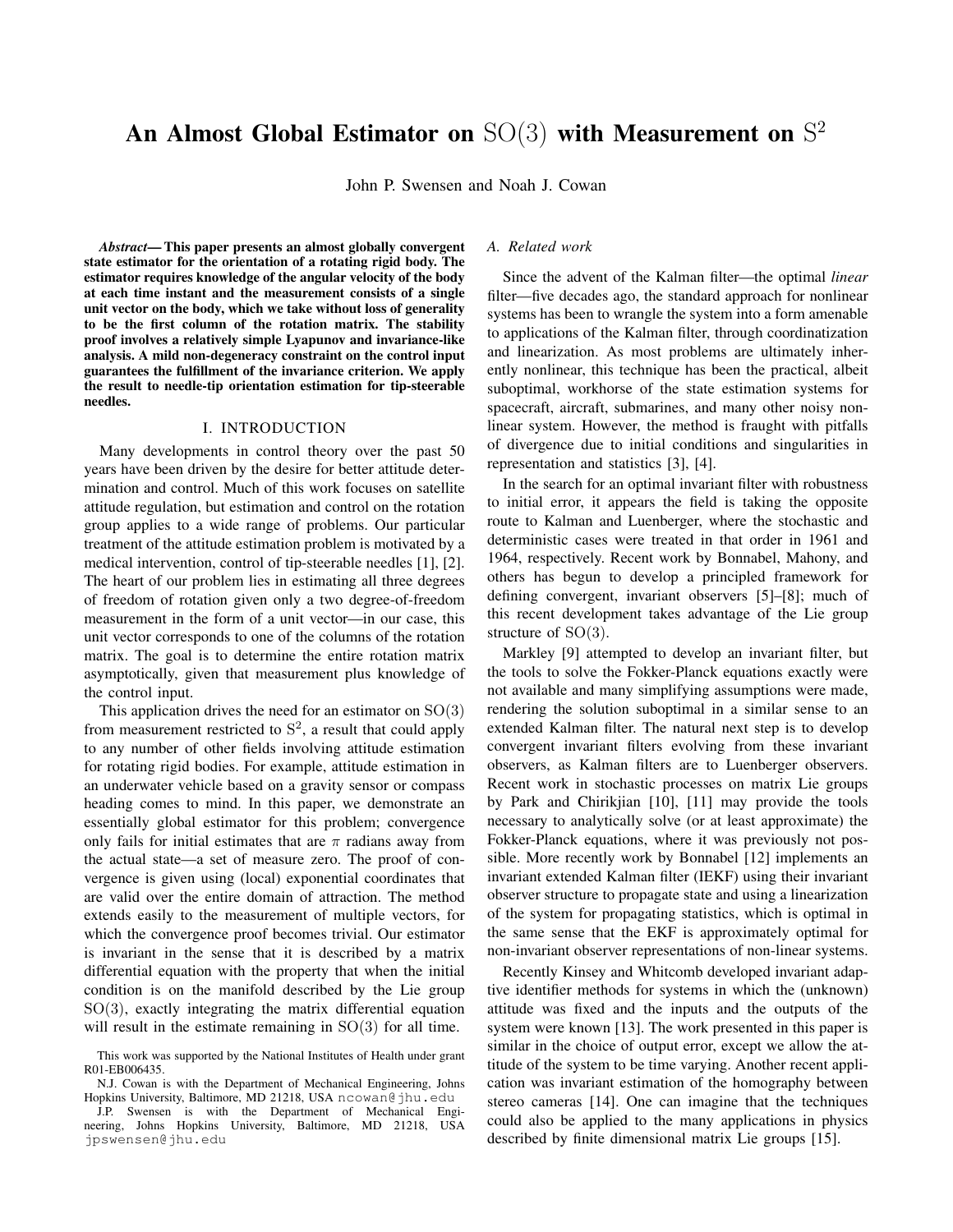For our specific application of needle steering, previous work has been done to develop controller and estimator pairs in a reduced set of local coordinates [16]–[18]. These methods were used for both state estimation and control to a surface defined as part of the state reduction.

The key contribution of our estimator is to provide a nonlinear output injection term into the tangent space of the estimator configuration space—a copy of  $SO(3)$ —and to cast the resulting error dynamics as a nonautonomous matrix differential equation. Given this differential equation, we provide an associated proof of almost global convergence of the estimator error to the identity matrix. The nonlinear output injection is a function of the measurement of a single vector between the center of rotation and a point on the rotating body. To the best of our knowledge, the requirement of only one measurement vector is a less restrictive measurement model than all other invariant estimator work to date. This includes the most recent and complete work in this field about which we are aware [8] which requires multiple measurements or full state access. Of course, at present our method does not constitute a filter, much less an optimal filter; the previous discussion of attitude filtering defines our eventual goal for both needle steering and attitude determination in general.

## *B. Paper Organization*

Section II describes the motivating example of needle steering and the generic plant and measurement model for any rotating rigid body; it also provides a general definition of invariant estimation on the group of rigid body rotations. In Section III, we prove that the system is observable for our plant and measurement model. Section IV defines our contribution of a nonlinear output injection term for the invariant estimator and provides the associated analysis of almost-global asymptotic stability. In Section V we present a few illustrative simulations of the method, for both needle steering and an arbitrary rotating rigid body. We conclude with a few observations and proposed directions for further research.

## II. MOTIVATION AND PLANT MODEL

The principal application that motivates the present study is the problem of estimating the orientation of a flexible, tipsteerable needle [1], [2], as depicted in Figure 1(A). As these needles are inserted into tissue, the tip asymmetry causes the needle to deflect and follow a circular arc. Rotation of the needle shaft outside the patient causes the needle to act as a "flexible drive shaft", reorienting the asymmetric tip before subsequent insertions.

Needle tip motion can be described as a left-invariant kinematic vector field on SE(3) [2]. For planning and control, one would ideally like an estimate of the position and orientation of the body-fixed frame at the tip of the needle. Unfortunately, current medical imaging modalities such as bi-plane fluoroscopy can only be used to extract five degrees of freedom of the needle: the position in  $\mathbb{R}^3$  of the needle tip and the vector direction of the needle in  $S<sup>2</sup>$ , but

the tip orientation about the needle shaft cannot presently be resolved. So, for the present paper, we assume that we can measure the vector tangent to the needle shaft at the tip (namely, aligned with the x-axis in Figure  $1(A)$ ) either through external imaging or a magnetic tracking device.

## *A. Motivation: Needle Steering*

Because the needle tip position can be directly measured, in this work we neglect the positional estimation problem, and focus our efforts on the more challenging attitude estimation problem. The orientation dynamics of the simplest needle steering kinematic model, called the "unicycle model", developed by Webster et al. [2] can be expressed as follows:

$$
(R^{-1}\dot{R})^{\vee} = u(t) = \begin{bmatrix} \omega(t) \\ 0 \\ -\kappa v(t) \end{bmatrix},
$$
  
\n
$$
y = Re_1
$$
 (1)

where  $\kappa$  is the instantaneous curvature about the *z*-axis of the needle path during insertion,  $\omega$  is the needle shaft rotational velocity, and  $v$  is the needle insertion speed. Here,  $y$  represents the measurement of the orientation of the  $x$ axis. The operators  $\hat{ }$  :  $\mathbb{R}^3 \to \mathfrak{so}(3)$  and  $\vee$  :  $\mathfrak{so}(3) \to \mathbb{R}^3$ <br>denote the usual isomorphism between  $\mathbb{R}^3$  and  $\mathfrak{so}(3)$ , the Lie denote the usual isomorphism between  $\mathbb{R}^3$  and  $\mathfrak{so}(3)$ , the Lie algebra of  $SO(3)$ .

The practical question addressed by this paper is how to estimate  $R(t) \in SO(3)$  asymptotically based on the measurement  $y(t) \in S^2$ .



Fig. 1. Kinematic models for a rotating rigid body. (A) Kinematic model used to represent the insertion of tip-steerable flexible needles [2]. As the needle is inserted at velocity  $v$ , a bevel or other tip asymmetry causes a lateral force that deflects the needle along a curved path of radius  $1/\kappa$ . Rotations about the base of angular velocity  $\omega$  reorient the bevel tip (Modified with permission from [11]). (B) General rotating rigid body model (that includes the needle kinematic model). The body frame velocities,  $u_i \in \mathbb{R}$ , about each rotation axis  $r_i \in \mathbb{R}^3$ ,  $i = 1, 2, 3$ , are known. The unit vectors  $e_i$ ,  $i = 1, 2, 3$ , represent the world frame. The measurement (or output model) is a single vector,  $y(t)$ , defined by a point on the rotating rigid body with respect to the center of rotation; as depicted, we assume (without loss of generality) that  $y(t) = Re_1 = r_1$ .

## *B. Plant Model and Measurement Model*

As a slight generalization of the needle steering orientation estimation problem, we consider a kinematic rotating rigid body in which the angular velocity with respect to the body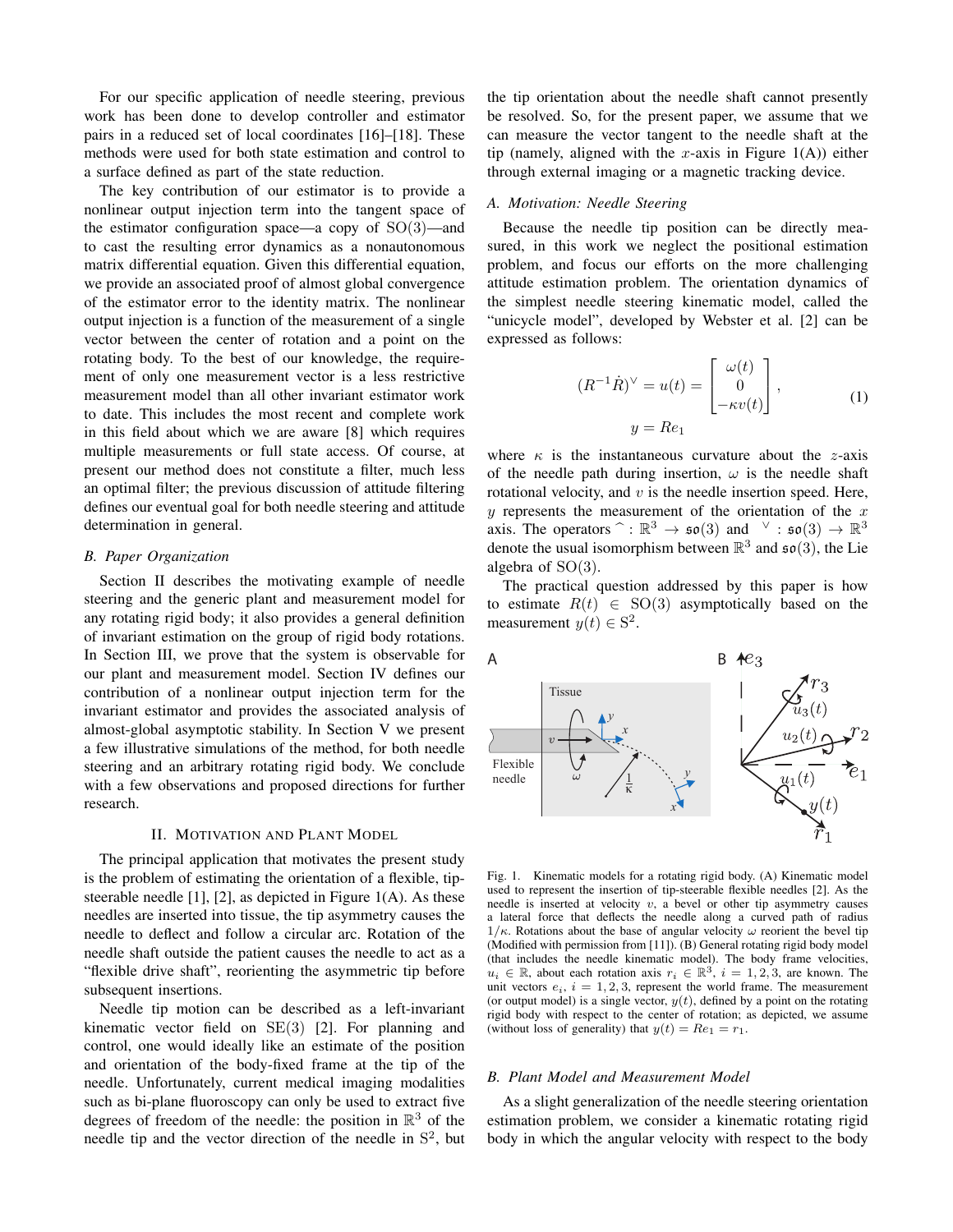fixed frame is known; see Figure 1(B). As depicted, we also assume that we can measure a single point a unit distance from the center of rotation of the rigid body. For sake of notational simplicity and without loss of generality, we assume that this point is aligned with the first axis of the rigid body.

Consider the left invariant kinematic system described using the Lie group  $SO(3)$  and its corresponding Lie algebra  $\mathfrak{so}(3)$ ,

$$
R^T \dot{R} = \hat{u},\tag{2}
$$

with output map

$$
y = Re_1. \tag{3}
$$

We assume that we know the body frame velocities of the rigid body, u.

## *C. Problem Statement*

We wish to define an invariant estimator for  $R(t) \in SO(3)$ for the system defined by  $(2)$ – $(3)$ . The estimator should be invariant in the sense that the estimate  $R$  should evolve on the manifold  $SO(3)$ . We seek an estimatator that converges asymptotically to the true value,  $R(t)$ , as  $t \to \infty$  from essentially any initial condition in SO(3). As will be seen, this will require us to put some constraints on the control inputs,  $u(t)$ .

Our estimator structure is defined on  $SO(3)$  by

$$
\tilde{R}^T \dot{\tilde{R}} = \hat{u} + g(y, \tilde{y}),\tag{4}
$$

where the estimator output is

$$
\tilde{y} = \tilde{R}e_1,\tag{5}
$$

and  $g(y, \tilde{y}) \in \mathfrak{so}(3)$ .

# III. OBSERVABILITY OF A KINEMATIC RIGID BODY BASED ON A SINGLE VECTOR MEASUREMENT

Before presenting our observer formulation, we examine the observability of the dynamics given by  $(2)$ – $(3)$ .

#### *A. Observability*

A first step to solving the estimation problem is to ascertain whether the system is observable with the measurement of a single point on the rigid body. One notion of observability is whether the state of the system can be determined from the output of the system and its  $n - 1$  derivatives [19]. Our approach follows Kallem et al. [18] for slightly different plant and output models.

Lemma III.1. *The system described in* (2) *and* (3) *is observable at time t provided the input*  $u(t) \neq \alpha e_1$  *is known.* 

*Proof.* The output and its first time derivative are

$$
y = Re_1 = \mathbf{r}_1 \tag{6}
$$

and

$$
\dot{y} = \dot{R}e_1 = RR^T \dot{R}e_1 = R\hat{u}e_1 = R\begin{bmatrix} 0\\ u_3\\ -u_2 \end{bmatrix}.
$$
 (7)

Manipulating these expressions, one can show that

$$
\mathbf{r}_2 = \underbrace{\frac{u_2}{u_2^2 + u_3^2}}_{\alpha} (y \times \dot{y}) + \underbrace{\frac{u_3}{u_2^2 + u_3^2}}_{\beta} \dot{y},\tag{8}
$$

and thus

$$
\mathbf{r}_3 = \mathbf{r}_1 \times \mathbf{r}_2 = \alpha \left[ y \times (y \times \dot{y}) \right] + \beta (y \times \dot{y}). \tag{9}
$$

We see that if the restriction placed on the control input is violated, then the computation of (8) becomes ill defined.  $\Box$ 

Note that observability of (2)–(3) requires that the control input not correspond to a pure rotation about the output vector, i.e.  $u \neq \alpha e_1$ . This implies  $u_2$  and  $u_3$  cannot both be zero—such a rotation renders  $y = \text{const.}$ , making it impossible to infer the final degree of freedom.

## IV. INVARIANT OBSERVER FOR ATTITUDE ESTIMATION

In this section, we develop an estimator for the attitude of the rigid body that is almost globally convergent, with the exception of a set of initial conditions of measure zero. Many techniques for attitude estimation employ embeddings or coordinatizations (in the context of needle steering, see [18]) of the rotation matrix describing the attitude of the rigid body. Our estimator consists of a matrix differential equation evolving on the manifold  $SO(3)$ , such that the estimator state remains on the manifold for all time.

Given the representation of the kinematic rotating rigid body (2)-(3), we propose the following as the estimator correction term for the estimator (4)-(5):

$$
g(y,\tilde{y}) = k\tilde{R}^T(\widehat{y \times \tilde{y}})\tilde{R}.
$$
 (10)

Note that  $g(y, \tilde{y})$  lies in  $\mathfrak{so}(3)$ , ensuring that the estimator evolves on SO(3).

In the absence of a control input, the output injection term (10) would cause a rotation of the estimate about an axis mutually orthogonal to both the first column of the estimator,  $\tilde{r}_1$ , and that of the rigid body,  $r_1$ , thereby aligning these two columns asymptotically. Thus the estimator would remain in error by some rotation about  $e_1$ , i.e.  $R = \exp{\{\alpha \hat{e}_1\}}R$ . Fortunately, when this is the case, "most" inputs to the system drive  $\tilde{r}_1$  and  $r_1$  apart, which is at the heart of our invariance-like stability analysis, as shown below.

### *A. Stability Analysis*

We define the error between the kinematic system and the observer as

$$
E = R^T \tilde{R}.
$$
 (11)

For a convergent estimator, this error will approach the identity matrix as time approaches infinity. By direct computation,

$$
E^T \dot{E} = \hat{u} - E^T \hat{u} E + k \tilde{R}^T \left( \widehat{y \times \tilde{y}} \right) \tilde{R}.
$$
 (12)

Since

$$
y \times \tilde{y} = (Re_1) \times (\tilde{R}e_1) = R\hat{e}_1 E e_1, \tag{13}
$$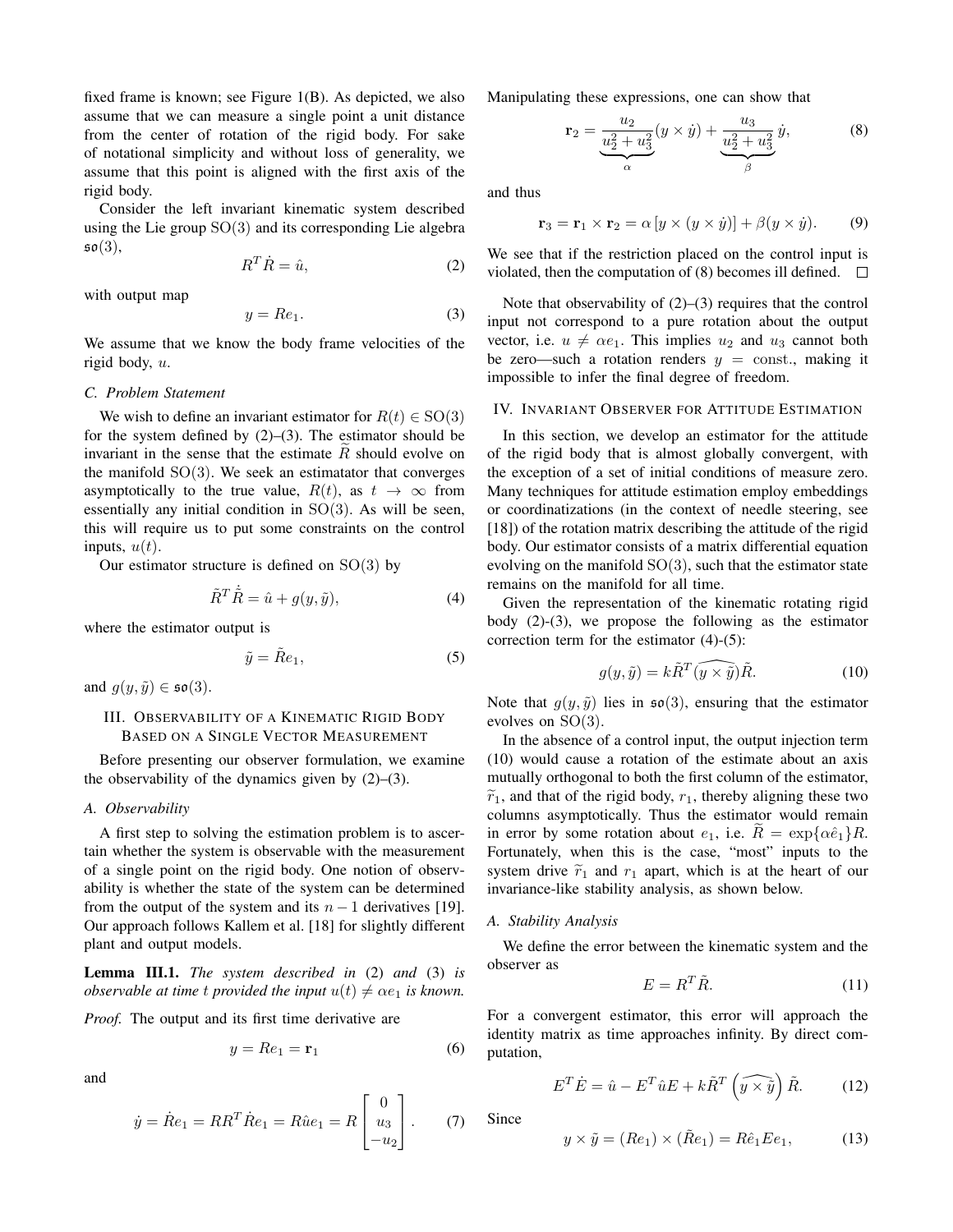the body-frame error velocities are given by

$$
\Omega_E = (E^T \dot{E})^{\vee} = u - E^T u - k \hat{e}_1 E^T e_1.
$$
 (14)

Before proceeding to develop a candidate Lyapunov function, we point out an important property of the velocities of error system (14): they have no explicit dependence on the actual state of the system,  $R(t)$ , R, but rather only depend on the error between them. While this is a standard result for the LTI Luenberger observer, this is not generally true of nonlinear systems; for other choices of nonlinear output injection than (10), the body frame error will typically depend on both  $R$  and  $R$ .

Now, we represent the error system in terms of exponential coordinates,

$$
E = \exp(\hat{x}),\tag{15}
$$

which serve as local coordinates for stability analysis of estimator error. Note that our choice of coordinates cover all of SO(3), excluding a thin set of rotations, namely rotations about any axis of  $\pi$  radians.

The Jacobian between exponential coordinates and bodyframe velocities [20] allows us to recast (14) in terms of exponential coordinates via  $\dot{x} = J_R^{-1}(x)\Omega_E$ , namely:

$$
\begin{aligned} \dot{x} &= J_R^{-1}(x) \left[ u(t) - \exp(\hat{x}^T) u(t) - k\hat{e}_1 \exp(\hat{x}^T) e_1 \right] \\ &= f(x, t). \end{aligned} \tag{16}
$$

Equation (16) represents the flows of the error system in terms of a typical nonlinear, nonautonomous differential equation.

Consider the following candidate Lyapunov function on the local coordinates of the error system,

$$
V = \frac{1}{2}x^T x,\tag{17}
$$

with time derivative

$$
\dot{V} = x^T \dot{x}
$$
\n
$$
= x^T J_R^{-1}(x) \Omega_E
$$
\n
$$
= x^T \Omega_E
$$
\n
$$
= x^T \left( \underbrace{u - E^T u}_{A} + k \underbrace{E^T e_1 e_1}_{B} \right).
$$
\n(18)

The penultimate step of  $(18)$  is due to the fact that x is a left eigenvector of  $J_R^{-1}(x)$  associated with a unity eigenvalue. We are now left to show that the time derivative of the Lyapunov function implies asymptotic stability. The following computations show that  $\dot{V}$  is negative semi-definite for the chosen Lyapunov function. This is accomplished by expanding the error state,  $E$ , in (18) using the Rodrigues formulation for exponential coordinates given in (15) and writing  $x$  in axis and angle form:

$$
\phi = \|x\|, \quad \hat{q} = \frac{\hat{x}}{\|x\|}.
$$
 (19)

Then, A from (18) can be simplified as

$$
A = u - (I - \hat{q}\sin(\phi) + \hat{q}^{2}(1 - \cos(\phi))) u
$$
  
=  $-\sin(\phi)\hat{u}q - (1 - \cos(\phi))\hat{q}^{2}u.$  (20)

A similar computation yields  $B$  from (18):

$$
B = -\sin(\phi)(e_1e_1^T - I)q - (1 - \cos(\phi)) [\hat{e}_1qq^Te_1].
$$
 (21)

Thus, the body frame error velocity (14) is

$$
\Omega_E = A + kB
$$
  
=  $-\sin(\phi)\hat{u}q - (1 - \cos(\phi))\hat{q}^2u +$   
 $k(-\sin(\phi)(e_1e_1^T - I)q - (1 - \cos(\phi))[\hat{e}_1qq^Te_1]).$  (22)

Using (20) and (21),

$$
\dot{V} = x^T (A + kB)
$$
\n
$$
= \phi q^T (-\sin(\phi)\hat{u}q - (1 - \cos(\phi))\hat{q}^2 u - k \sin(\phi)(e_1e_1^T - I)q - k(1 - \cos(\phi))[\hat{e}_1qq^Te_1])
$$
\n
$$
= -k\phi \sin(\phi)q^T (e_1e_1^T - I)q
$$
\n
$$
= x^T \underbrace{(-k\sin(\phi)\hat{e}_1^2)}_{M(\phi)} x \tag{23}
$$
\n
$$
\leq x^T \underbrace{(-k\sin(\phi(t_0))\hat{e}_1^2)}_{M(\phi(t_0))} x
$$
\n
$$
= V^*(x) \leq 0 \quad (\forall k < 0).
$$

Because  $\text{sinc}(\phi) > 0$  on  $\phi \in [0, \pi)$  and  $\hat{e}_1^2$  is negative semidefinite; thus for  $k < 0$  then  $V \leq 0$ . We see that the time derivative of the chosen Lyapunov function is only negative semi-definite in the parameterized error coordinates and Lyapunov analysis only guarantees asymptotic convergence to the set  $\{x : V^*(x) = 0\} = \{x : x = \alpha e_1, \alpha \neq 0\}$ , or, equivalently, the set  $\{x : V = 0\}.$ 

As a short aside, we earlier discussed the choice of using  $e_1$  in the output map to clarify the presentation. Here, we point out that had we chosen a different vector in the output map, say  $y(t) = R(t)v^*$ , then the matrix  $M(\phi)$ in (23) would still be a rank 2 matrix with  $v^*$  lying in the null space, and the points to which Lyapunov analysis guarantees asymptotic convergence are the scalar multiples of  $v^*$ . When multiple measurements are available, the output injection term in (10) can be written as a sum of the cross products of the outputs and the result is that  $M(\phi)$ from (23) is strictly negative definite. Thus for the multiple measurement case, traditional Lyapunov theory guarantees asymptotic convergence, without resorting to the invariancelike methods used subsequently in the single measurement case.

To show asymptotic convergence to  $x = 0$ , we now must consider whether the control input renders the system, in global and local coordinates given in (12) and (16) respectively, autonomous or nonautonomous. In the case of a control input that is constant or a function of state, the system is autonomous and we can proceed with a straightforward proof using LaSalle's invariance principle and the theorems of Barbashin or Krasovskii. For an arbitrary control input, an explicit function of time, we resort to one of the techniques called "invariance-like" methods by Khalil [21]. In particular, we use the theorem first presented by Matrosov [22] and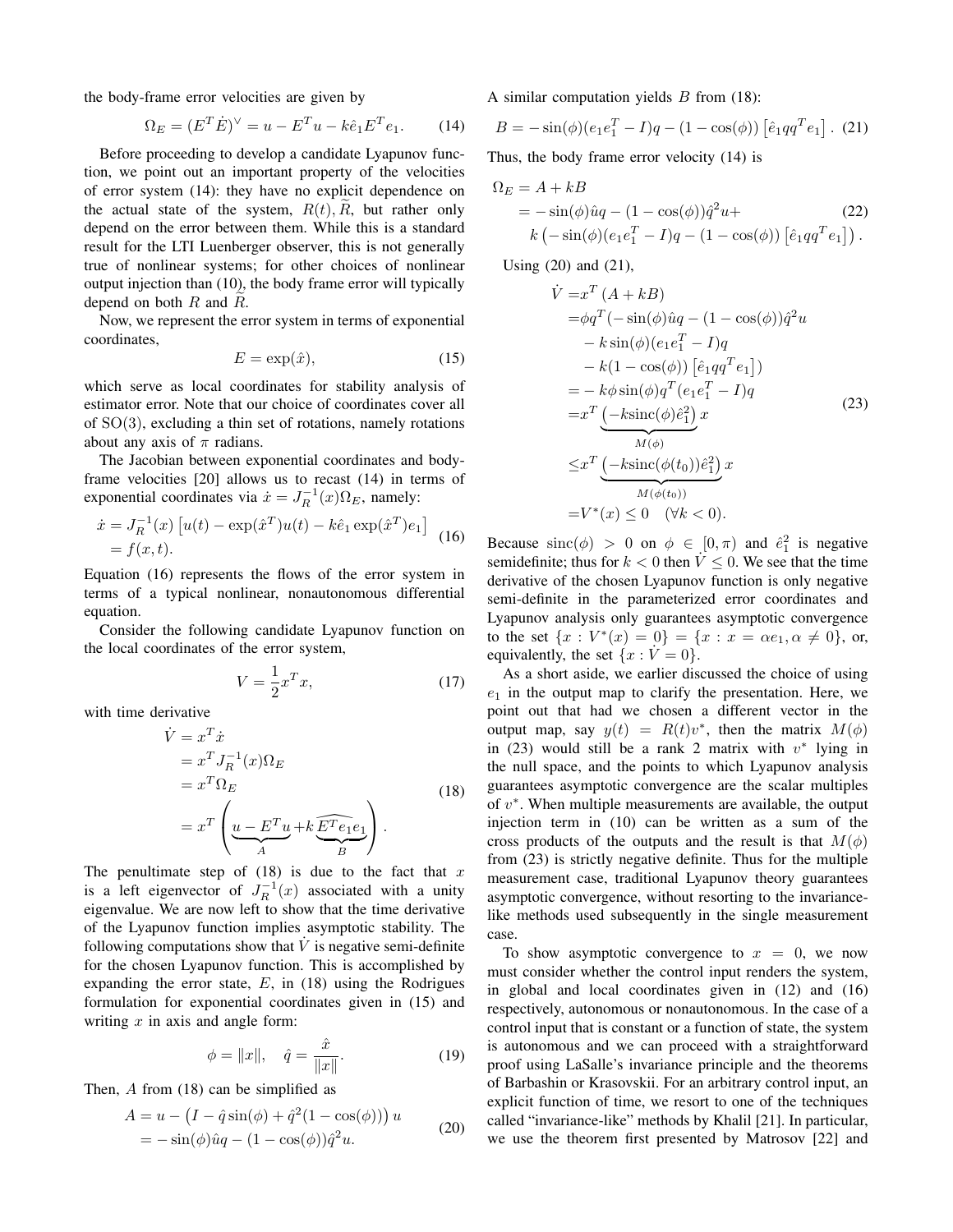extended to non-scalar auxiliary functions by Rouche [23]. We refer readers to the translated Matrosov paper and the Rouche paper for proofs of the original theorems.

*1)* The vector-field on the set  $\mathcal{M} = \{x : \dot{V} = 0\}$ . From (14) note that when  $q = e_1$  (i.e.  $x = \alpha e_1$ ) we have

$$
\Omega_E = [I - E^T]u,\tag{24}
$$

where  $E = \exp(\phi \hat{e}_1)$ . Thus, by direct computation

$$
\dot{x} = J_R^{-1}(\phi e_1) \Omega_E = \begin{bmatrix} 0 \\ -\phi u_3 \\ \phi u_2 \end{bmatrix} . \tag{25}
$$

This shows that the non-invariance of  $M$  depends on the control input  $u(t)$ . If we assume that  $u(t)$  is bounded and piecewise continuous in time, then it is easy to show that  $f(x, t)$  is differentiable in space and time and thus locally Lipschitz on  $\{x \in \mathbb{R}^3 : ||x|| < \pi\}$ . Further, we impose a "persistency" condition on  $u(t)$ , namely that  $u_2$  and  $u_3$  are not both zero simultaneously when the system state is on the problem set M. Written more formally, let

$$
u_2^2(t) + u_3^2(t) > \delta^2 > 0 \text{ for } x \in \mathcal{M}.
$$
 (26)

For this input, it is easy to see from (25) that the vector field is transverse to  $M$  instantaneously when on the problem set. We wish to show the vector field is transverse over some nonzero interval of time and hence there exists a time  $t_1 > t$ such that  $x(t_1) \notin \mathcal{M}$ . The existence of a finite time for which  $x(t)$  exits an open region containing the problem set lies at the core of the theorems of Matrosov and Rouche, which can be viewed as analogues to LaSalle's invariance principle for non-autonomous systems.

*2) Main Result:* Because the control input, u(t), is not necessarily constant, this system is generally nonautonomous and thus the traditional theorems concerning LaSalle's invariance principle are not valid. This is due to the fact that for general nonautonomous systems, the positive limit sets of solutions to the differential equations are not invariant [21].

However, we have a system in which the Lyapunov function and its time derivative are not explicit functions of time, despite the fact that the system is nonautonomous. This simplifying feature of our problem is a direct result of the choice of nonlinear output injection and the resulting independence of the error system  $(14)$  from the state, R, of the system (2). This feature makes the application of the aforementioned invariance-like method more simple to show convergence. Here we restate the theorem as given by Rouche in the notation of this paper, without proof, for reader convenience.

Definition 1 (Non-vanishing-definite vector function). *The vector function*  $Y(t, x)$  :  $\mathbb{R} \times B_\rho \to \mathbb{R}^k$ , where k is a *positive integer, is non-vanishing definite on a set* M *if, for every pair of positive numbers*  $v$  *and*  $\varepsilon$  *with*  $v < \varepsilon < \rho$ *, there is a positive number*  $\xi(v,\varepsilon)$  *and an open covering*  ${\lbrace \pi_1, \pi_2, \cdots, \pi_m \rbrace}$  *of the set* 

$$
F = \{x : v \le ||x|| \le \varepsilon, d(x, \mathcal{M}) = 0\}
$$

*such that for every i,*  $(1 \le i \le m)$ *, there is a component*  $Y_i$ *of* Y *with the property that*  $(t \in \mathbb{R})(x \in \pi_i) \Rightarrow |Y_i(t,x)| >$ ξ*.*

Theorem IV.1 (Rouche Theorem 4.4 from [23]: sufficient conditions for uniform asymptotic stability). *Let there exist two functions*  $V(t, x)$  :  $\mathbb{R} \times B_{\rho'} \rightarrow \mathbb{R}$  *and*  $W(t, x)$  :  $\mathbb{R} \times B_{\rho} \to \mathbb{R}^k$  (k a positive integer), continuous as well as *their time derivative*  $\dot{V}(t, x)$  *and*  $\dot{W}(t, x)$  *computed along the solutions of*  $\dot{x} = f(t, x)$ *. If* 

- *(a) for all*  $x \in B$ <sub>*ρ*</sub> :  $||f(t, x)|| \leq A$ *, where A is a positive constant;*
- *(b)*  $V(t, x)$  *is positive definite;*  $V(t, x) \rightarrow 0$  *uniformly in t when*  $x \to 0$ *;*
- *(c)* there exists a continuous function  $V^*(x) : B_{\rho'} \to \mathbb{R}$ *such that*  $\dot{V}(t, x) \leq V^*(x) \leq 0$ ;  $\dot{V}(t, 0) = 0$ ; we write  $\mathcal{M} = \{x : V^*(x) = 0\};\;$
- *(d) for every*  $L > 0$ *, there is a*  $\chi > 0$  *such that*

$$
d(x, \mathcal{M}) \le \chi \Rightarrow ||W(t, x)|| < L
$$

*(e)*  $W(t, x)$  *is non-vanishing definite on*  $\mathcal{M}$ *;* 

*the, the vanishing solution*  $x \equiv 0$  *of the system*  $\dot{x} = f(t, x)$ *is uniformly asymptotically stable.*

Using this theorem, we develop a corollary for our error system kinematics.

Proposition IV.2 (Corollary to Theorem IV.1). *Consider the nonautonomous system represented in local coordinates as given in* (16)*, with a Lyapunov function and its negative semidefinite time derivative given by* (17) *and* (23)*, respectively. Then, if the control input* u(t) *is bounded, continuous, and persistently exciting in the sense of* (26)*, the origin of the error system,*  $x = 0$  *is asymptotically stable.* 

*Proof.* Let

 $W(t, x) = \hat{e}_1^2$  $(27)$ 

with the open balls  $B_{\rho}$  and  $B_{\rho'}$  defined with  $\rho' = \pi$ ,  $\rho =$  $\pi - \epsilon$ , and  $\epsilon > 0$ .

- (a) For bounded control input  $u(t)$  and bounded estimator gain k, the body frame velocity  $\Omega_E$  is bounded. In addition, the Jacobian  $J_R^{-1}(x)$  is nonsingular for all  $x \in B_\rho$  such that  $\exists A > 0$  where the time derivative of the error coordinates are bounded by A,  $\|\dot{x}\|$  =  $|| f(t, x) || < A;$
- (b)  $V(t, x) = \frac{1}{2}x^{T}x > 0, V(t, 0) = 0$  by construction;
- (c) Let  $M(\rho) = -k\text{sinc}(\rho)\hat{e}_1^2$  identified with the semidefinite function  $M(\cdot)$  given in (18). Then the time derivative of the Lyapunov equation is bounded from above as  $\dot{V}(t, x) \le x^T M(\rho) x = V^*(x) \le 0$  (where  $M(\rho)$  is negative semidefinite, as shown in (23)),  $\dot{V}(t, 0) = 0$ ,  $\forall t > t_0$ , and the set where  $\dot{V}(t, x) = 0$  is  $\mathcal{M} =$  ${x : x = \alpha e_1};$
- (d) The distance of the current state from the problem set M is  $d(x, F) = x_2^2 + x_3^2$ . The magnitude of the vector valued auxiliary function  $W(t, x)$  is  $||W(t, x)|| = x_2^2 +$  $x_3^2$ . So for every  $L > 0$ , let  $\chi = \frac{L}{2}$  such that  $d(x, \mathcal{M}) \leq$  $\frac{L}{2} \Rightarrow ||W(t, x)|| < L;$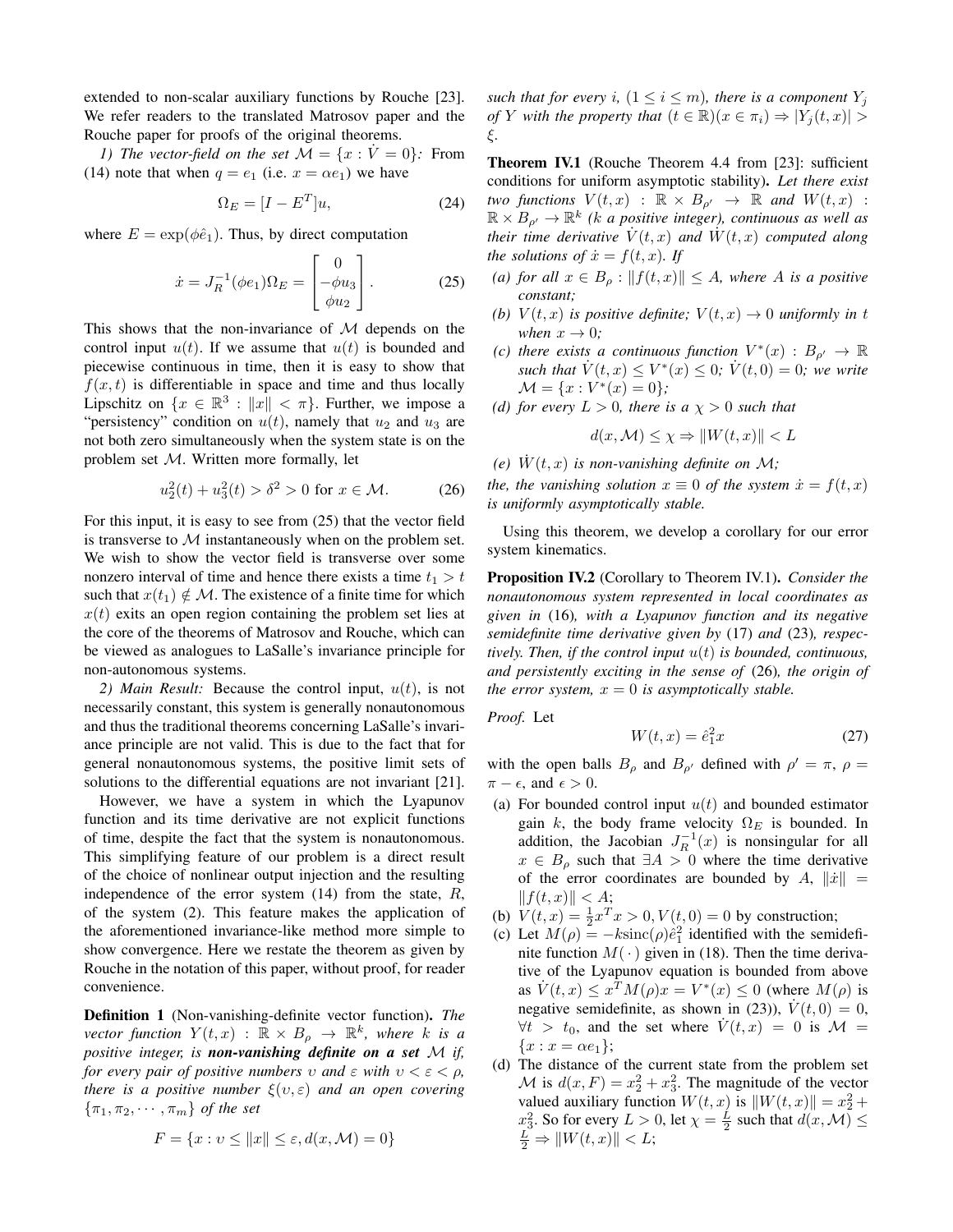(e) Recall from (19) that  $x = \phi q$ , where  $||q|| = 1$ , and note that on the problem set  $M$  the magnitude of the angle error,  $\phi$ , is given by  $\phi^2 = ||x||^2 = x_1^2$ , and  $q =$  $\pm e_1$ . Thus the time derivative of the auxiliary function  $W(t, x)$  is

$$
\dot{W}(t,x) = \hat{e}_1^2 \dot{x} = \hat{e}_1^2 J_R^{-1}(\phi q) \Omega_E = \pm \begin{bmatrix} 0 \\ x_1^2 u_3 \\ -x_1^2 u_2 \end{bmatrix},
$$
\n(28)

We proceed to show that  $W(t, x)$  is a non-vanishingdefinite vector function as defined above. For every  $v$ and  $\varepsilon$ , with  $v < \varepsilon < \rho$ , we define the set of points in M with distance from the origin in the region  $[v, \varepsilon]$  as

$$
F = \{x : v \le ||x|| \le \varepsilon, d(x, \mathcal{M}) = 0\}
$$
  
=  $\{x \in \mathcal{M} : v \le ||x|| \le \varepsilon\}.$ 

We can choose as an open covering for  $F$  the two open intervals

$$
\pi_1 = \left(\frac{\upsilon}{2}, \frac{\varepsilon + \rho}{2}\right) \n\pi_2 = \left(-\frac{\varepsilon + \rho}{2}, -\frac{\upsilon}{2}\right).
$$

So, for any  $x \in \pi_i$  then, by inspection from (28),  $\|\dot{W}\|_1 > \frac{v}{2} \max(u_2, u_3)$ . Letting  $\xi(v, \epsilon)$  =  $\frac{v}{2}$  max $(u_2, u_3)$  there is a component  $\dot{W}_j$  of  $\dot{W}$  with the property that  $(t \in I)(x \in \pi_i) \Rightarrow |\dot{W}_j(t,x)| > \xi$ . Thus,  $W(t, x)$  is a non-vanishing-definite vector function on F.

Since  $\rho = \pi - \epsilon$  with  $\epsilon > 0$  arbitrarily small, the domain of attraction excludes, at most, rotations of  $\pi$ .  $\Box$ 

Note that for the body angular velocities for the specific problem of needle steering, given in (1), that the control input will always satisfy the conditions of the theorem, namely that for insertion velocity non-zero  $u_3 = \kappa v > 0$ .

As one final note, we address a question that naturally arises about our convergence analysis above. Our local coordinates neglect all initial conditions with errors that are rotations of  $\pi$  radians from the identity. Might some, or perhaps all, initial conditions on this set converge? Certainly not all of them: global convergence of a smooth vector field on  $SO(3)$  is impossible. Since we exclude only a set of measure zero from our analysis, we do not find this to be a major practical limitation of our approach, especially since truly global convergence is a topological impossibility.

## V. NUMERICAL EXAMPLES

Before describing our numerical examples, we note that a naïve numerical implementation of the estimator (4) would typically accumulate round-off errors causing the solution to drift off of SO(3), and while more sophisticated manifold integration schemes exist, we simply employ a fourth-order Runge-Kutta integrator in  $\mathbb{R}^9$  with reprojection onto  $SO(3)$ at each time step [24].

Since our motivating problem is steering flexible needles, the following example demonstrates the estimator for a typical type of needle motion of a helical path. This trajectory is depicted in Figure 2. Rather than exhaustive numerical tests, these simulations are merely designed to illustrate the potential effectiveness of the proposed techniques to the problem at hand.



Fig. 2. Trajectory of a steerable needle for continuous needle insertion with a rotation at the base with parameters and velocities  $\kappa = 3.5$  cm/s,  $\omega = \pi/4$  rad/s,  $v = 1$  cm/s

We have observed anecdotally that convergence was closely tied to total rotation caused by the input  $u(t)$ . With a "good" (hand-tuned) choice in gain, we were typically able to achieve a convergence rate of 80% per  $\pi\kappa$  units of insertion distance. In Figure 3, we show the convergence of the estimator for a helical needle trajectory with two different initial error estimates: 90◦ and 179◦ . The estimator error was initialized such that the system output and estimator output were aligned, with the estimator errors rotations about the measurement vector. As expected, when there is



Fig. 3. Convergence of the estimator for a helical path and a judicious estimator gains, k=0.65, and two different initial estimator errors: (A) 179 degree initial error and (B) 90 degree initial error. The kinematic parameters and velocities for both trials are  $\kappa = 3.5$  cm/s,  $\omega = \pi/32$  rad/s,  $v =$  $1 \text{ cm/s}$ .

a control input about the measurement vector (in the case